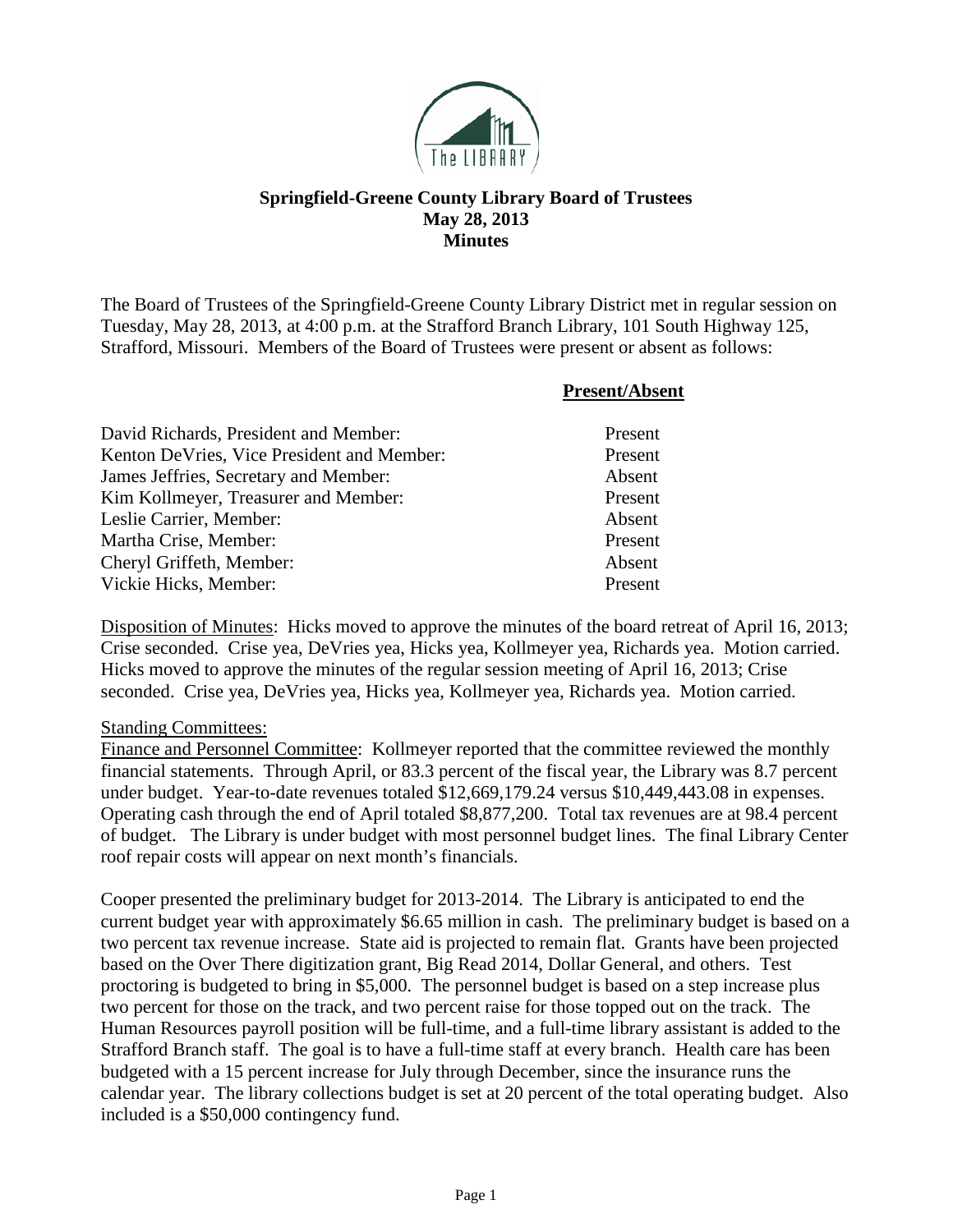Buildings and Grounds Committee: Richards reported that he and Griffeth had met with the cochairs of the Brentwood capital campaign committee and Jason Hainline of Dake Wells Architecture to discuss LEED certification and raising money for the project, and subsequently they invited Hainline to the Buildings and Grounds Committee meeting. Richards presented the recommendation of the committee that the Brentwood renovation project go for LEED certification and that the budget be set at of \$2.5 million. Upon that recommendation, the board voted: Crise yea, DeVries yea, Hicks yea, Kollmeyer yea, Richards yea. Motion carried.

The Wayland property deconstruction continues, but there is a delay in the sale of recycled materials due to weather. The boiler at Brentwood passed inspection. The new roof at the Library Center is finished. The Library Station will have its  $10<sup>th</sup>$  anniversary celebration on June 29. The Park Central branch has a repaired cork floor.

Programs-Services-Technology Committee: Crise reported for the committee that Planning and Development Librarian Gay Wilson and Library Center Branch Manager Lorraine Sandstrom presented to the committee on the R-Squared Conference, about creativity and keeping libraries relevant. They will present an abbreviated version later in the meeting.

## Report of the Director:

- The Friends of the Library book sale took in \$115,488.92.
- Attendance at Big Read programs in April numbered 4,944 over last year's attendance of 1,824.
- This year's Summer Reading Program will include now include programs for children from birth to 36 months.
- The Library is working with the United Way of the Ozarks and other entities to bring Dolly Parton's Imagination Library to Greene County. Each child who registers will receive an age-appropriate book each month by mail until age 5. The books will be free to the children.
- A visit from author Margaret Stohl on April 30 concluded the Library's Big Read programming. Her visit was funded by the Friends of the Library and the National Endowment for the Arts in partnership with Arts Midwest. In addition to speaking to more than 200 people at the Springfield Art Museum, she also spoke to students at Study Middle School and Hillcrest High School. Students, teachers and parents expressed their enthusiasm and appreciation.
- The Library has been awarded a Library Services and Technology Act digital imaging grant for \$74,304 to help fund the World War I project Over There: Missouri and the Great War.
- Former Board of Trustees member Bill Mauck passed away this month. In lieu of flowers, the family suggested that memorial contributions be made to the Springfield-Greene County Library Foundation.
- The annual Edible Books and Iron Chef competitions that launched this year's Big Read were featured in the National Endowment for the Arts Big Read blog, http://bigreadblog.arts.gov/.